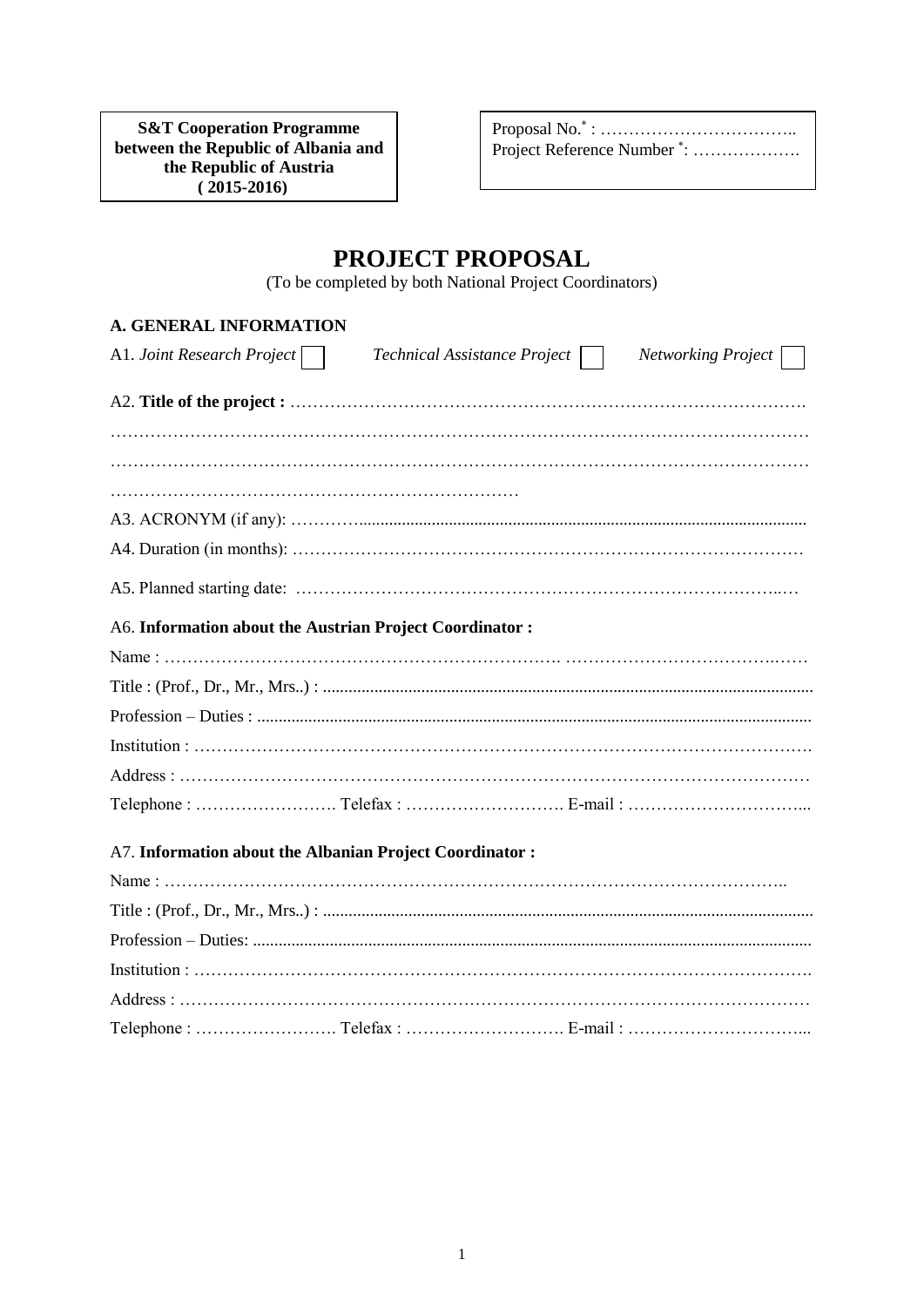# A8. **Cost Summary Table**

| <b>Contribution of Parties</b> | <b>Total Cost</b> | <b>Requested</b> |
|--------------------------------|-------------------|------------------|
|                                |                   | 000 Euro         |
| Austrian Part                  |                   |                  |
|                                |                   | 000 Lekë         |
| Albanian Part                  |                   |                  |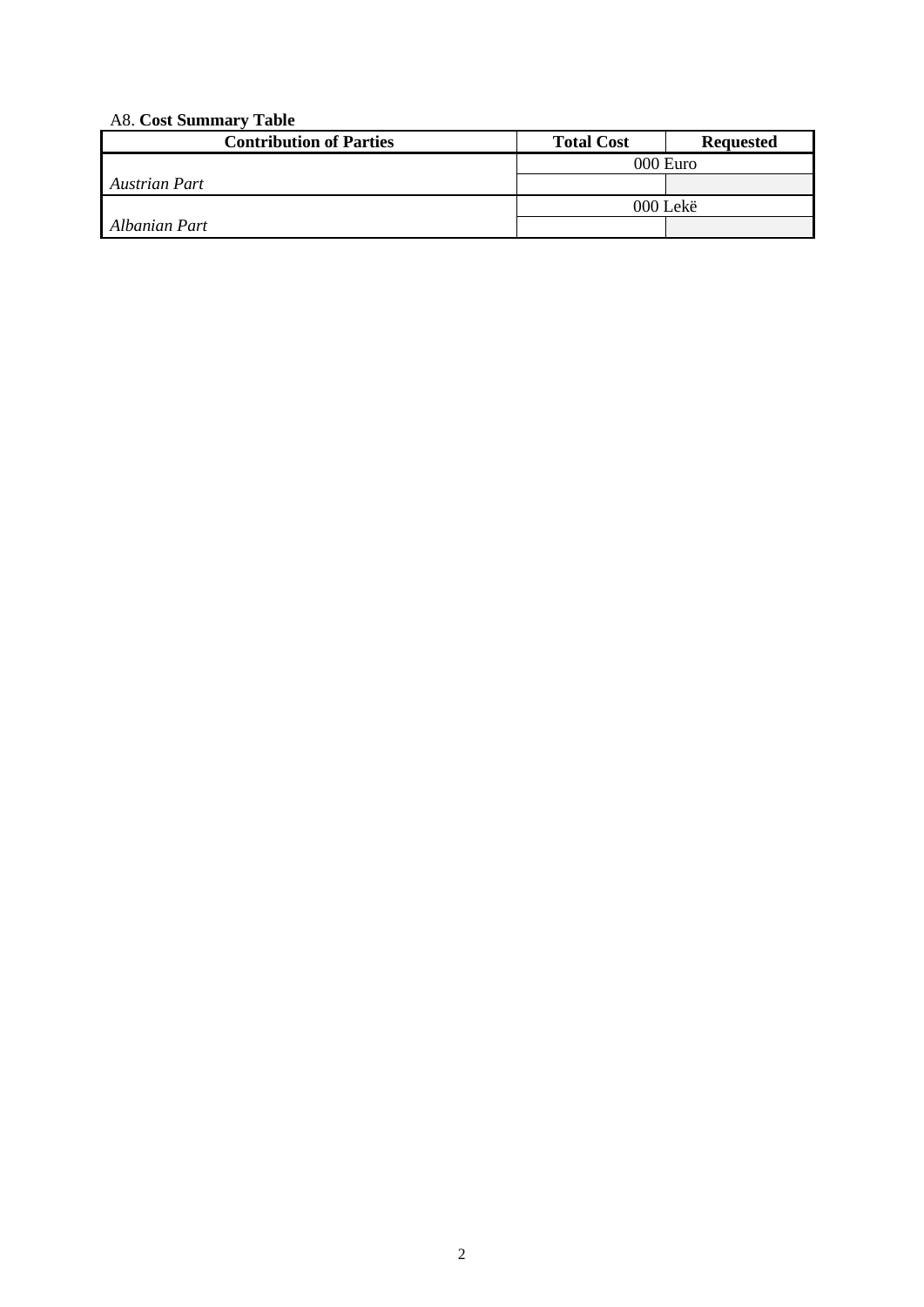#### **B. PARTNER INSTITUTIONS AND SCIENTISTS**

### B1. **Austrian Partners**

B1.1. Coordinator Institution : …………………………………………………………………………

Type of Organization (mark with a cross as appropriate)

| University | Research Institute | Public or Private<br>Enterprise | Other (specify) |  |  |  |  |  |  |
|------------|--------------------|---------------------------------|-----------------|--|--|--|--|--|--|
|            |                    |                                 |                 |  |  |  |  |  |  |
|            |                    |                                 |                 |  |  |  |  |  |  |

Scientists:

|    | <b>Name</b> | <b>Title</b><br>(Prof., Dr.<br>Mr., Mrs.) | <b>Profession-Duties</b> | <b>Time Percentage</b><br>Participation |
|----|-------------|-------------------------------------------|--------------------------|-----------------------------------------|
| 1. |             |                                           |                          |                                         |
| 2. |             |                                           |                          |                                         |
| 3. |             |                                           |                          |                                         |
| 4. |             |                                           |                          |                                         |
| 5. |             |                                           |                          |                                         |

B1.2. Institution : ………………………………………………………………………………………

Type of Organization (mark with a cross as appropriate)

| Jniversity | Research  | Public or Private |  | Other (specify) |  |
|------------|-----------|-------------------|--|-----------------|--|
|            | Institute | Enterprise        |  |                 |  |

Address : …………………………………………………………………………………………………

Telephone : ……………………. Telefax : ………………………. E-mail : …………………………...

Scientists:

|                  | <b>Name</b> | <b>Title</b><br>(Prof., Dr.<br>Mr., Mrs.) | <b>Profession-Duties</b> | <b>Time Percentage</b><br>Participation |
|------------------|-------------|-------------------------------------------|--------------------------|-----------------------------------------|
| 1.               |             |                                           |                          |                                         |
| 2.               |             |                                           |                          |                                         |
| 3.               |             |                                           |                          |                                         |
| $\overline{4}$ . |             |                                           |                          |                                         |
| 5.               |             |                                           |                          |                                         |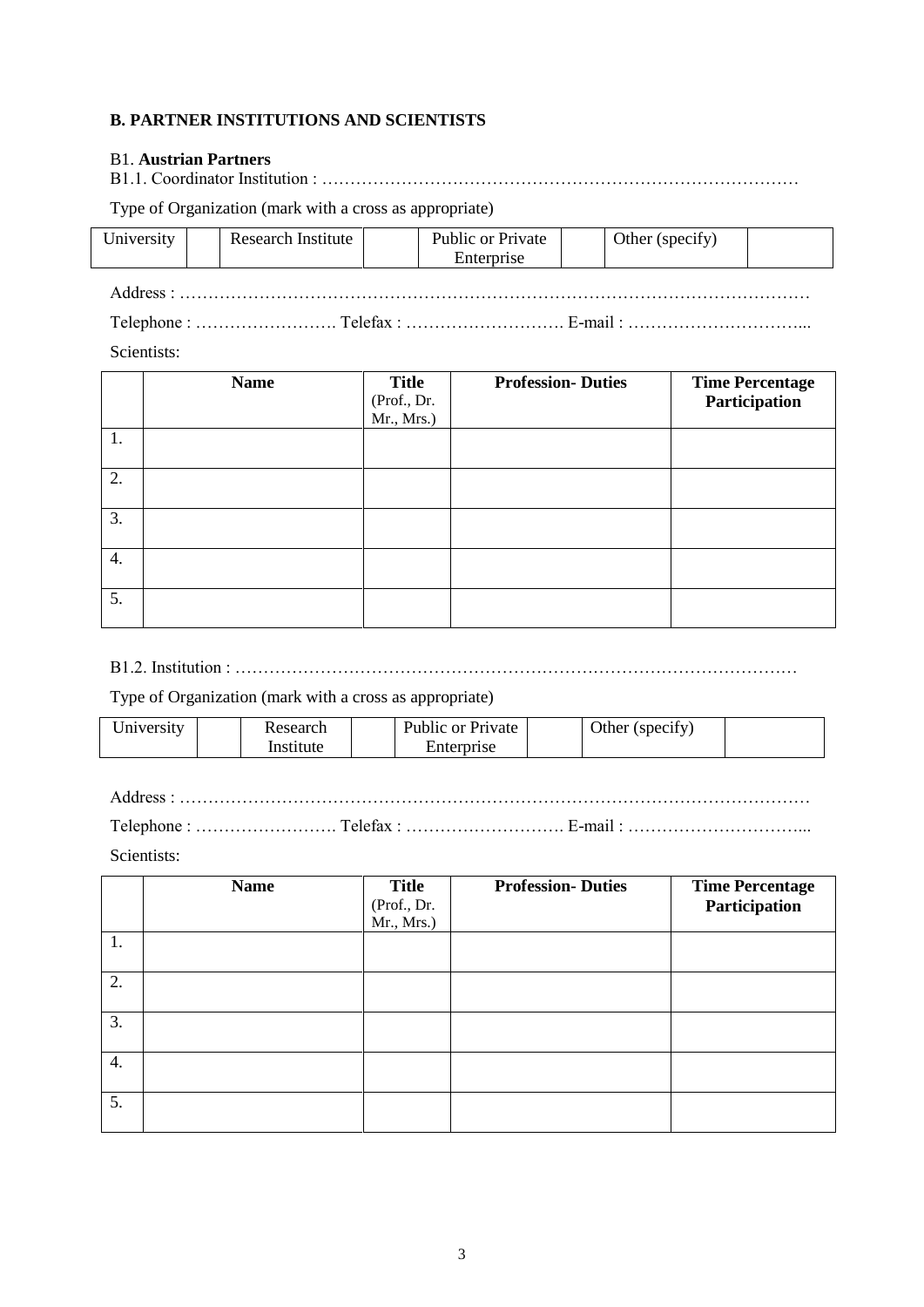B1.3. Institution : ………………………………………………………………………………………

Type of Organization (mark with a cross as appropriate)

| University      |  | Research<br>Institute |     | Public or Private<br>Enterprise |  | Other (specify) |  |
|-----------------|--|-----------------------|-----|---------------------------------|--|-----------------|--|
| Address $\cdot$ |  |                       |     |                                 |  |                 |  |
| ___             |  |                       | ___ |                                 |  | .               |  |

Telephone : ……………………. Telefax : ………………………. E-mail : …………………………...

Scientists:

|    | <b>Name</b> | <b>Title</b><br>(Prof., Dr.<br>Mr., Mrs.) | <b>Profession-Duties</b> | <b>Time Percentage</b><br>Participation |
|----|-------------|-------------------------------------------|--------------------------|-----------------------------------------|
| 1. |             |                                           |                          |                                         |
| 2. |             |                                           |                          |                                         |
| 3. |             |                                           |                          |                                         |
| 4. |             |                                           |                          |                                         |
| 5. |             |                                           |                          |                                         |

B1.4. Institution : ………………………………………………………………………………………

Type of Organization (mark with a cross as appropriate)

| Jniversity | Research |           | Public or Private |            | Other (specify) |  |  |
|------------|----------|-----------|-------------------|------------|-----------------|--|--|
|            |          | Institute |                   | Enterprise |                 |  |  |

Address : …………………………………………………………………………………………………

Telephone : ……………………. Telefax : ………………………. E-mail : …………………………...

Scientists:

|    | <b>Name</b> | <b>Title</b><br>(Prof., Dr.<br>Mr., Mrs.) | <b>Profession-Duties</b> | <b>Time Percentage</b><br>Participation |
|----|-------------|-------------------------------------------|--------------------------|-----------------------------------------|
| 1. |             |                                           |                          |                                         |
| 2. |             |                                           |                          |                                         |
| 3. |             |                                           |                          |                                         |
| 4. |             |                                           |                          |                                         |
| 5. |             |                                           |                          |                                         |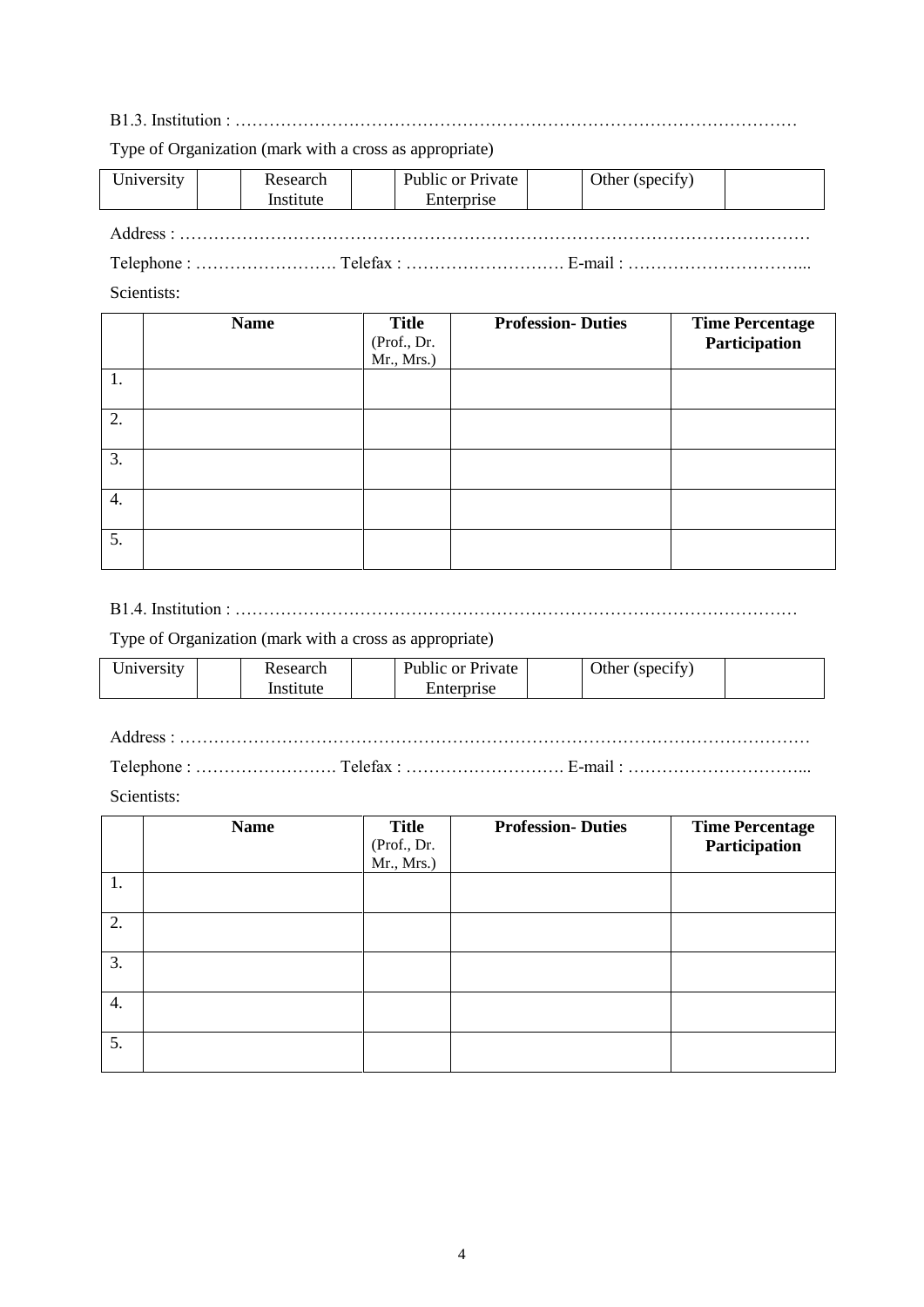#### B2. **Albanian Partners**

B2.1. Coordinator Institution : …………………………………………………………………………

Type of Organization (mark with a cross as appropriate)

| Iniversity | 00000 | Public or<br>Private | (Spec1IV)<br>Other |  |
|------------|-------|----------------------|--------------------|--|
|            |       | rıse                 |                    |  |

Address : ………………………………………………………………………………………………… Telephone : ……………………. Telefax : ………………………. E-mail : …………………………...

Scientists:

|    | <b>Name</b> | <b>Title</b><br>(Prof., Dr.<br>Mr., Mrs.) | <b>Profession-Duties</b> | <b>Time Percentage</b><br>Participation |
|----|-------------|-------------------------------------------|--------------------------|-----------------------------------------|
| 1. |             |                                           |                          |                                         |
| 2. |             |                                           |                          |                                         |
| 3. |             |                                           |                          |                                         |
| 4. |             |                                           |                          |                                         |
| 5. |             |                                           |                          |                                         |

B2.2. Institution : ………………………………………………………………………………………

Type of Organization (mark with a cross as appropriate)

| University | Research  | Public or Private |  | Other (specify) |  |
|------------|-----------|-------------------|--|-----------------|--|
|            | Institute | Enterprise        |  |                 |  |

Address : …………………………………………………………………………………………………

Telephone : ……………………. Telefax : ………………………. E-mail : …………………………...

Scientists:

|    | <b>Name</b> | <b>Title</b><br>(Prof., Dr.<br>Mr., Mrs.) | <b>Profession-Duties</b> | <b>Time Percentage</b><br>Participation |
|----|-------------|-------------------------------------------|--------------------------|-----------------------------------------|
| 1. |             |                                           |                          |                                         |
| 2. |             |                                           |                          |                                         |
| 3. |             |                                           |                          |                                         |
| 4. |             |                                           |                          |                                         |
| 5. |             |                                           |                          |                                         |

5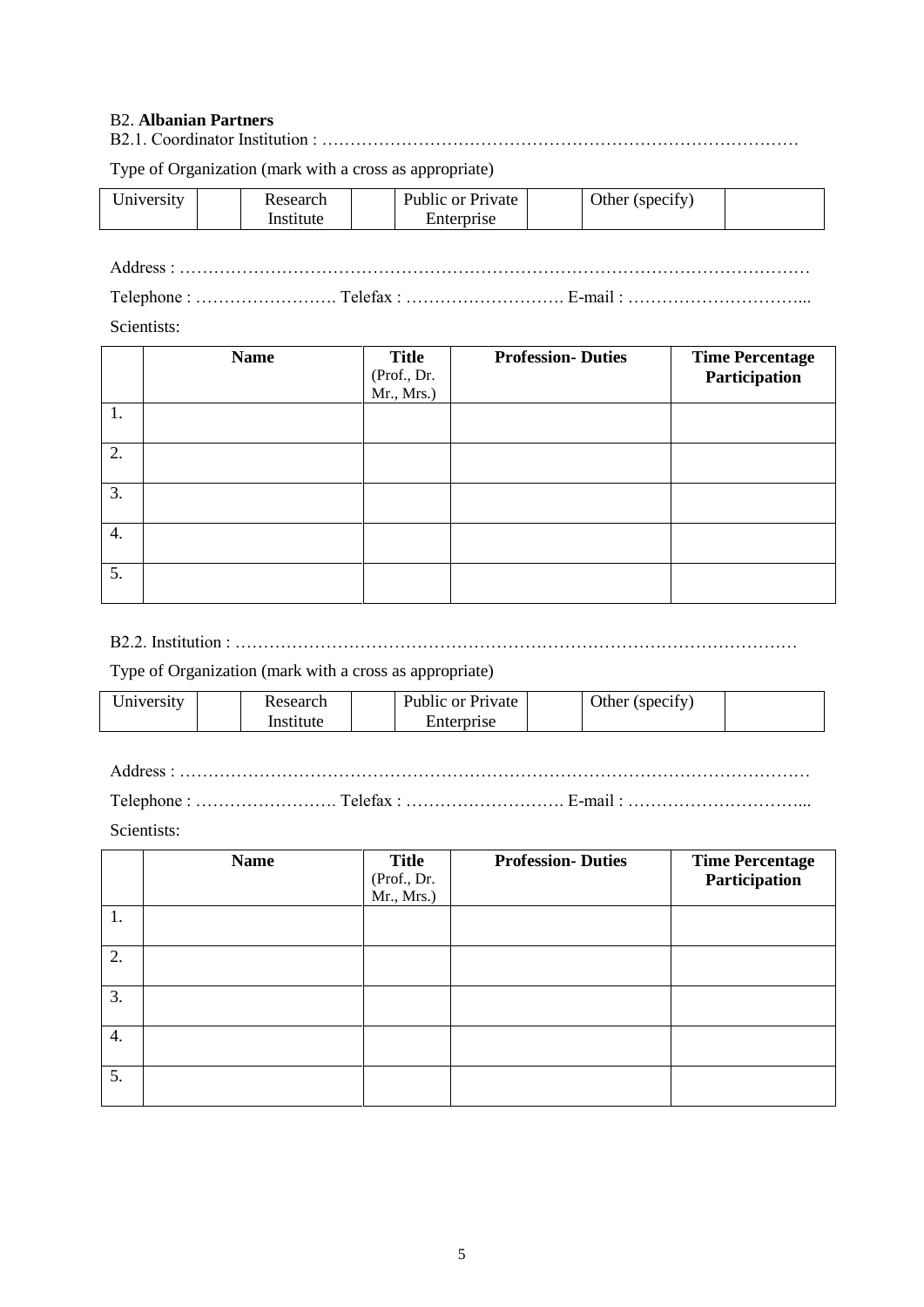B2.3.Institutions:………………………………………………………………………………….

Type of Organization (mark with a cross as appropriate)

| University |  | Research<br>Institute |  | Public or Private<br>Enterprise |  | Other (specify) |  |
|------------|--|-----------------------|--|---------------------------------|--|-----------------|--|
|            |  |                       |  |                                 |  |                 |  |
|            |  |                       |  |                                 |  |                 |  |

Scientists:

|    | $Name^{\ast\ast\ast}$ | <b>Title</b><br>(Prof., Dr.<br>Mr., Mrs.) | <b>Profession-Duties</b> | <b>Time Percentage</b><br>Participation |
|----|-----------------------|-------------------------------------------|--------------------------|-----------------------------------------|
| 1. |                       |                                           |                          |                                         |
| 2. |                       |                                           |                          |                                         |
| 3. |                       |                                           |                          |                                         |
| 4. |                       |                                           |                          |                                         |
| 5. |                       |                                           |                          |                                         |

B.2.4. Institution : ………………………………………………………………………………………

Type of Organization (mark with a cross as appropriate)

| $\cup$ niversity | Research  | $\sim$<br>Public or Private |  | $\cdot$ $\sim$<br>Other (specify) |  |
|------------------|-----------|-----------------------------|--|-----------------------------------|--|
|                  | .nstitute | Enterprise                  |  |                                   |  |

Address : …………………………………………………………………………………………………

Telephone : ……………………. Telefax : ………………………. E-mail : …………………………...

Scientists:

|    | Name*** | <b>Title</b><br>(Prof., Dr.<br>Mr., Mrs.) | <b>Profession-Duties</b> | <b>Time Percentage</b><br>Participation |
|----|---------|-------------------------------------------|--------------------------|-----------------------------------------|
| 1. |         |                                           |                          |                                         |
| 2. |         |                                           |                          |                                         |
| 3. |         |                                           |                          |                                         |
| 4. |         |                                           |                          |                                         |
| 5. |         |                                           |                          |                                         |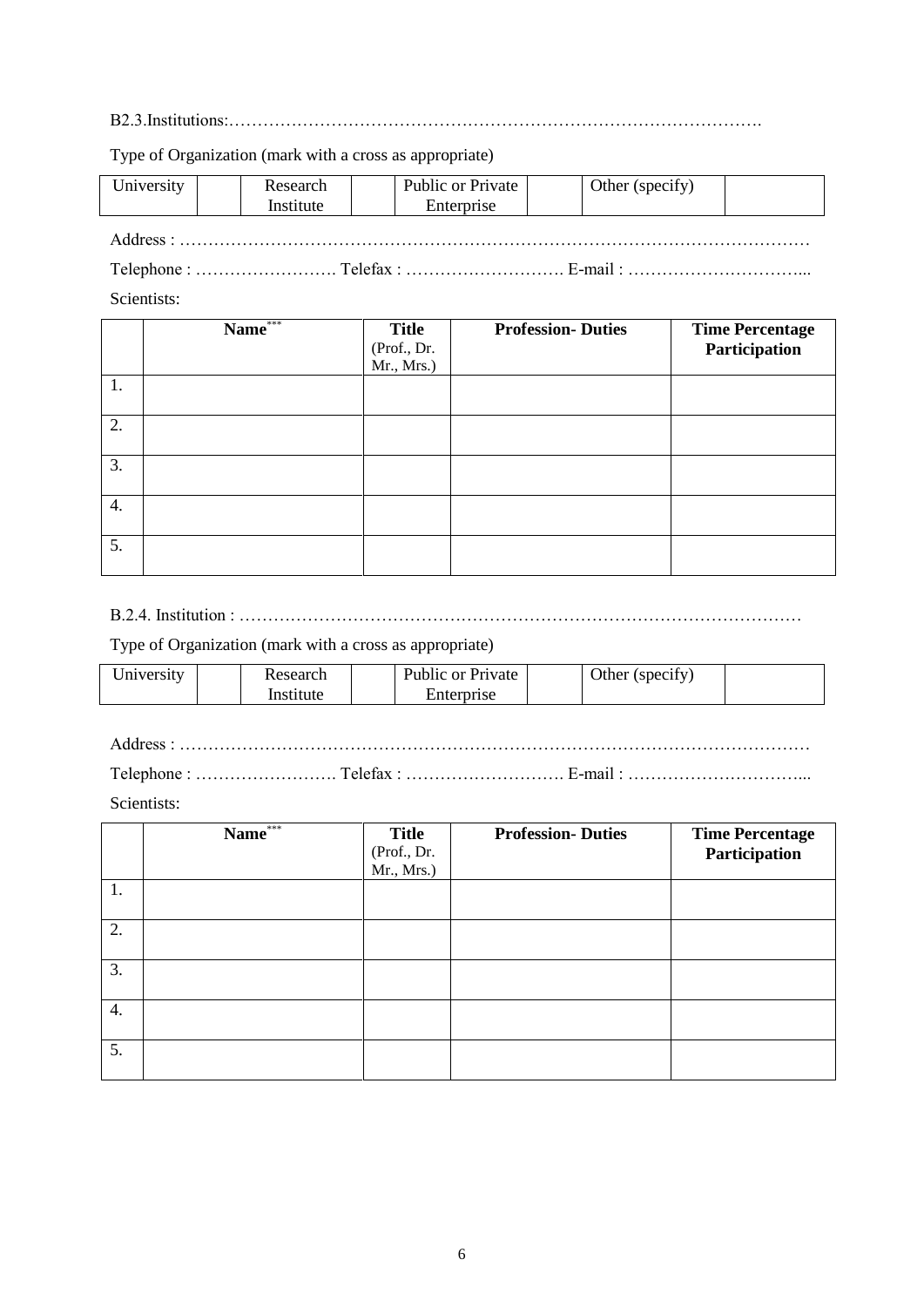|             | <b>Partner Institutions</b> | <b>Total Cost</b> | <b>Requested</b> |
|-------------|-----------------------------|-------------------|------------------|
|             | <b>Austrian Partners</b>    | 000 Euro          |                  |
| Coordinator |                             |                   |                  |
| 1.          |                             |                   |                  |
|             |                             |                   |                  |
| 2.          |                             |                   |                  |
|             |                             |                   |                  |
| 3.          |                             |                   |                  |
|             |                             |                   |                  |
| 4.          |                             |                   |                  |
|             | <b>Totals</b>               |                   |                  |
|             |                             |                   |                  |
|             | <b>Albanian Partners</b>    | 000 Lekë          |                  |
| Coordinator |                             |                   |                  |
| 1.          |                             |                   |                  |
|             |                             |                   |                  |
| 2.          |                             |                   |                  |
|             |                             |                   |                  |
| 3.          |                             |                   |                  |
|             |                             |                   |                  |
| 4.          |                             |                   |                  |
|             | <b>Totals</b>               |                   |                  |

### B3. **SUMMARY TABLE OF PARTNER INSTITUTIONS COSTS**

# **C. PROJECT DESCRIPTION**

C1. **A summary :**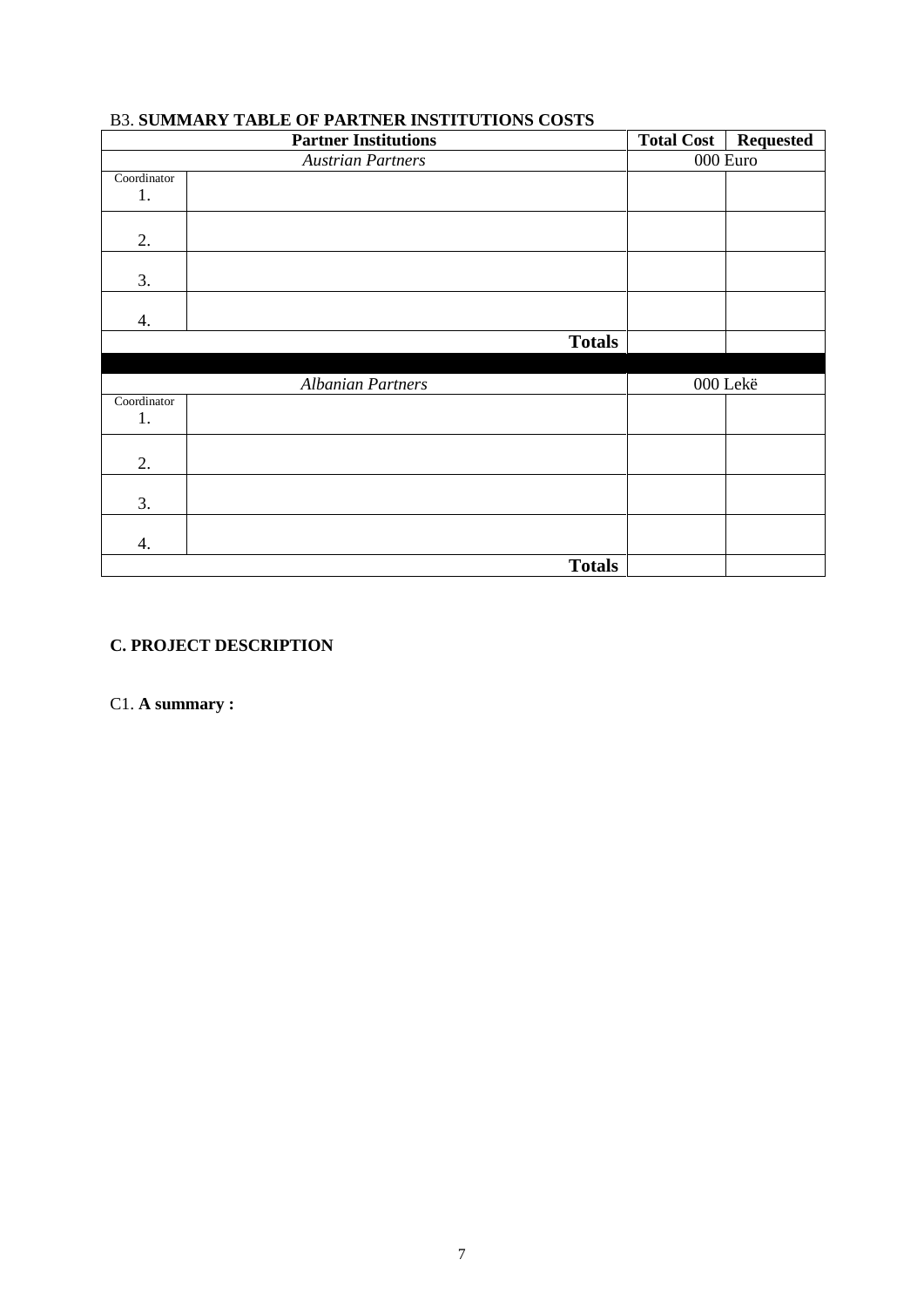# C2. **Goals and Objectives**

C3. **Expected achievements and benefits :**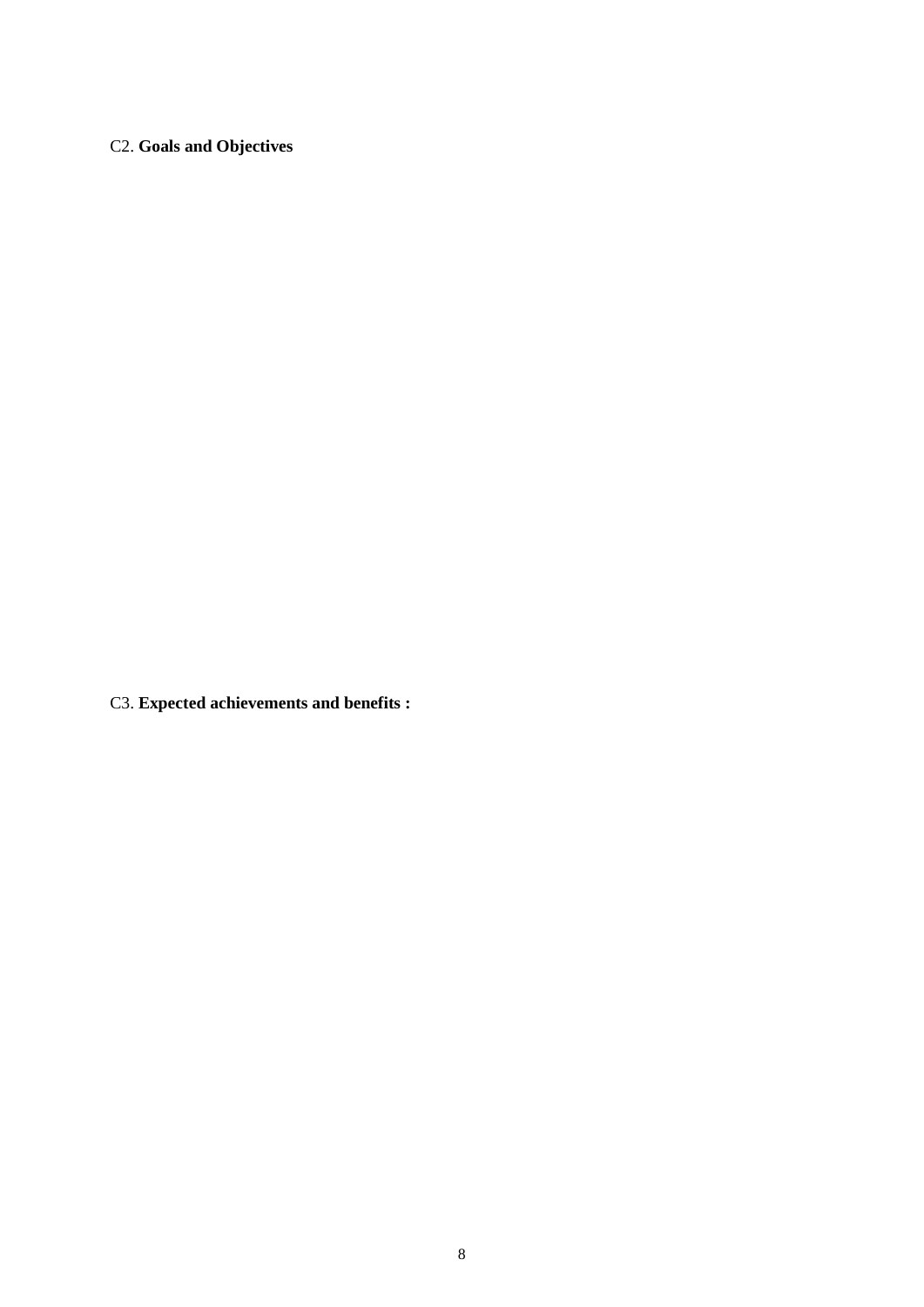C4. **State of the art in both countries and on international level in the particular field of the project. Please provide a short list of relevant literature.**

C5. **Experience of the Austrian and Albanian team in the proposed subject.**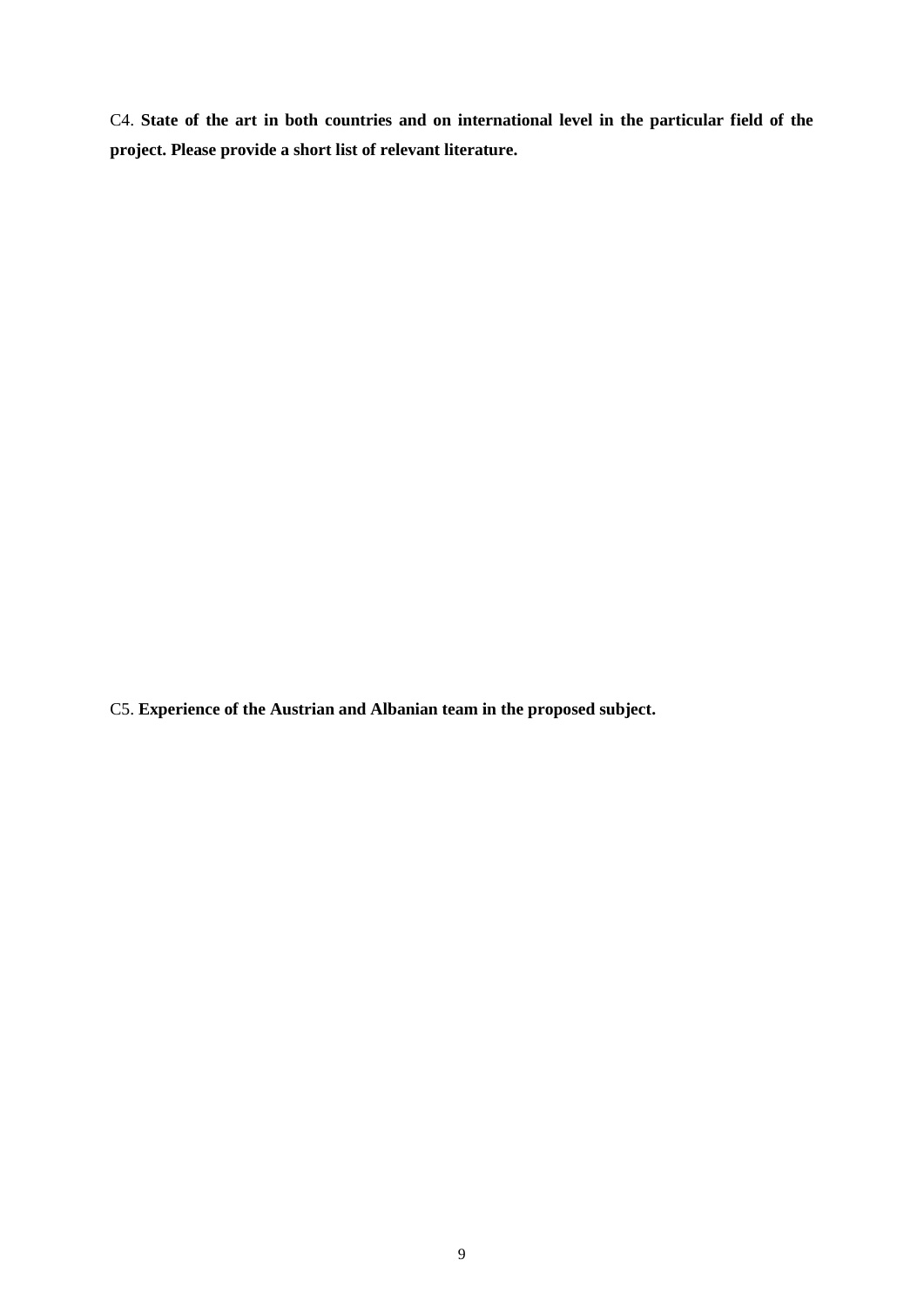C6. **Proposed methodology and justification.**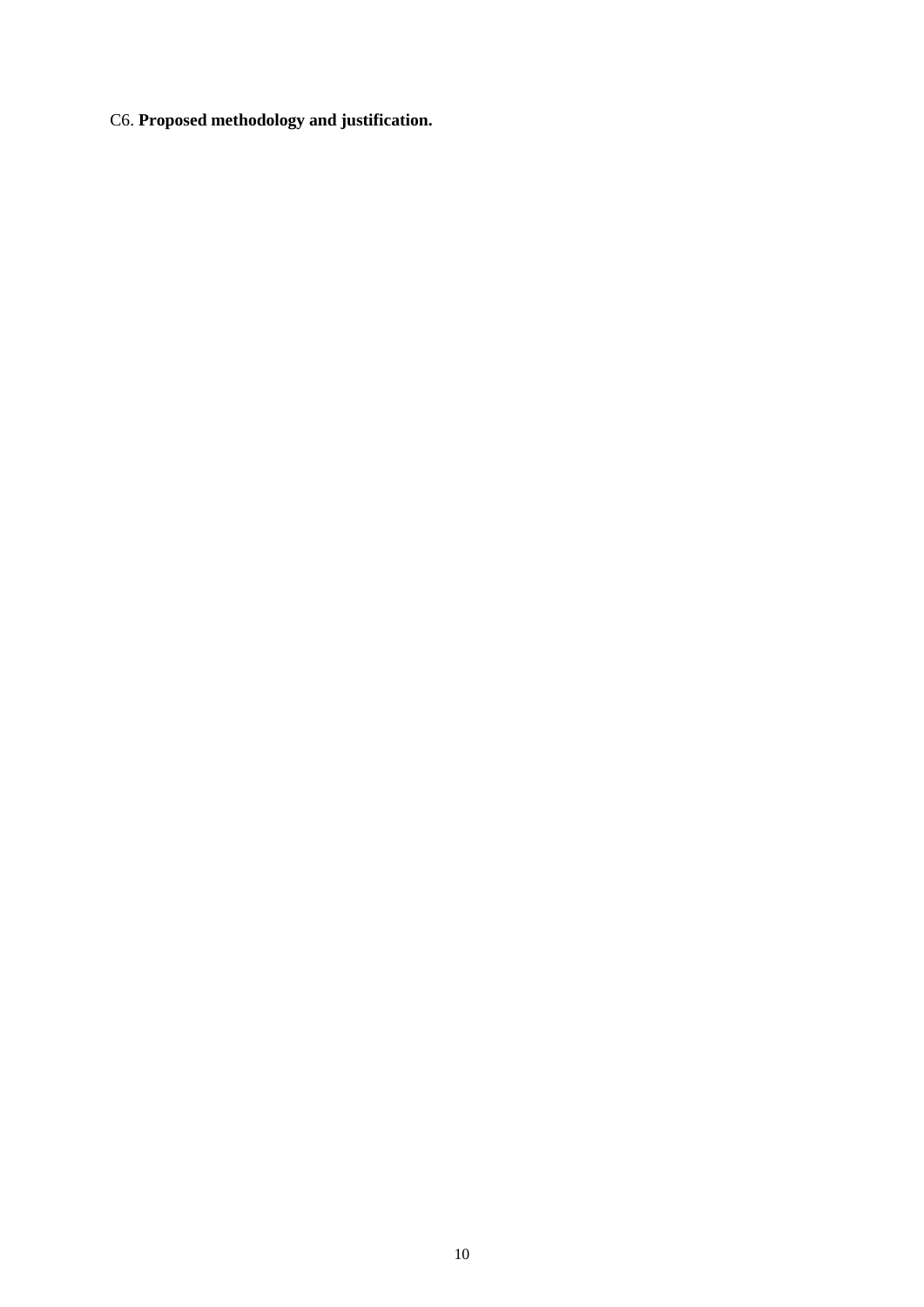#### **D. TIME – SCHEDULE AND STAGES OF THE PROPOSED PROJECT**

D1. **Main activities of each research team at each stage** 

*Austrian partners*

*Albanian partners*

D2. **Work plan for each team, timetable and expected duration of the scientific visits of both parties.** *Austrian partners*

*Albanian partners*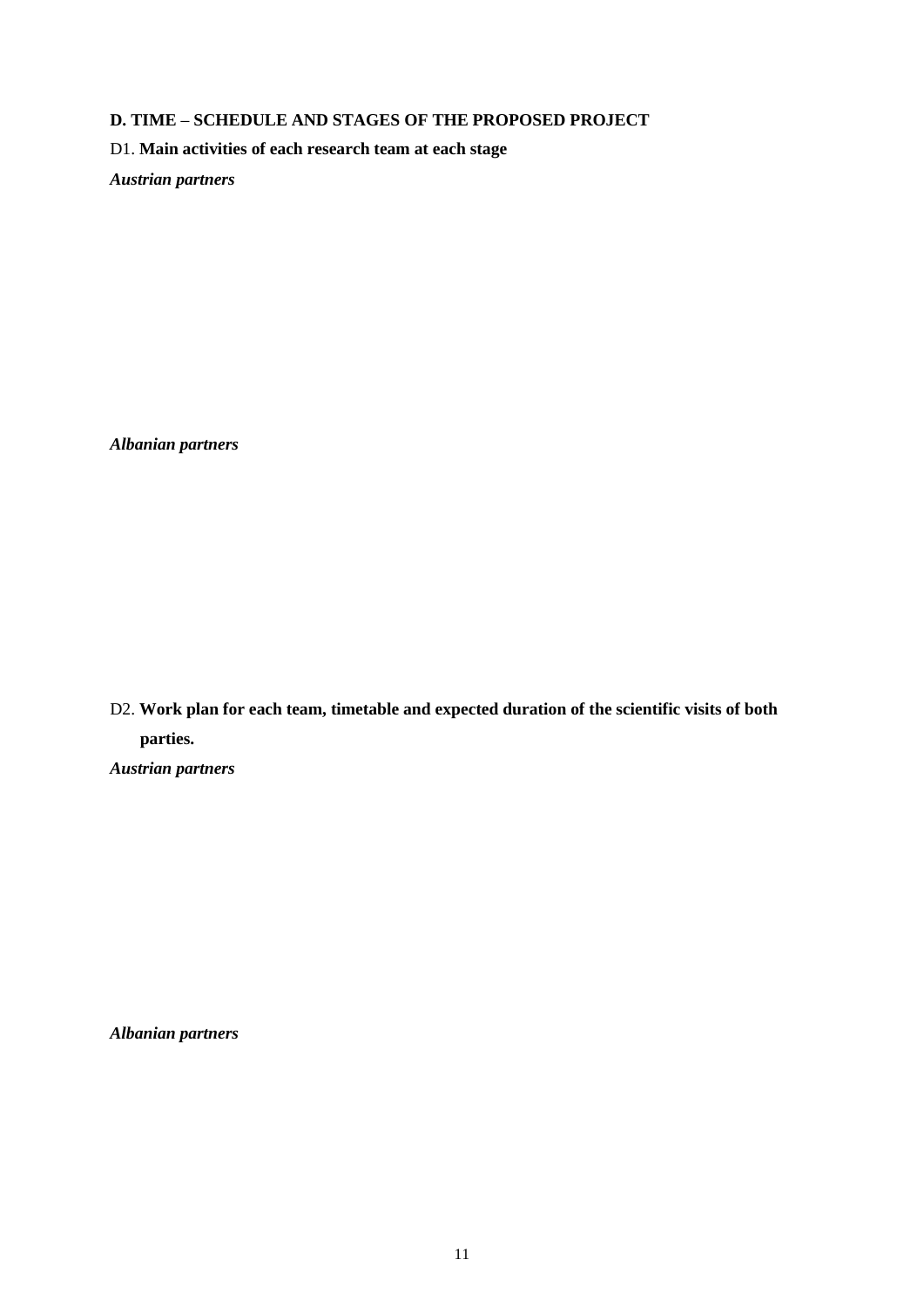#### **E. BUDGET BREAKDOWN**

### E1. *Austrian part*

|                   |                                                              |                                      | <b>Funding</b> (in 000 Euro)                                        |              |
|-------------------|--------------------------------------------------------------|--------------------------------------|---------------------------------------------------------------------|--------------|
| Nr.<br>of<br>art. | Name of article                                              | <b>Requested from</b><br><b>OeAD</b> | <b>By the Austrian</b><br><b>Partner Institutions</b><br>themselves | <b>Total</b> |
|                   | <b>Materials and Services</b>                                |                                      |                                                                     |              |
|                   | Travel & Subsistence<br>In the country<br>Out of the country |                                      |                                                                     |              |
|                   | Consumables                                                  |                                      |                                                                     |              |
|                   | <b>Basic Services</b><br>Telephone, Fax                      |                                      |                                                                     |              |
|                   | Transport expenses<br>Motor fuel, tires, lubricants          |                                      |                                                                     |              |
|                   | Other operative expenses<br>Expenses for official receptions |                                      |                                                                     |              |
|                   | <b>Durable Equipment</b>                                     |                                      |                                                                     |              |
|                   | TOTAL                                                        |                                      |                                                                     |              |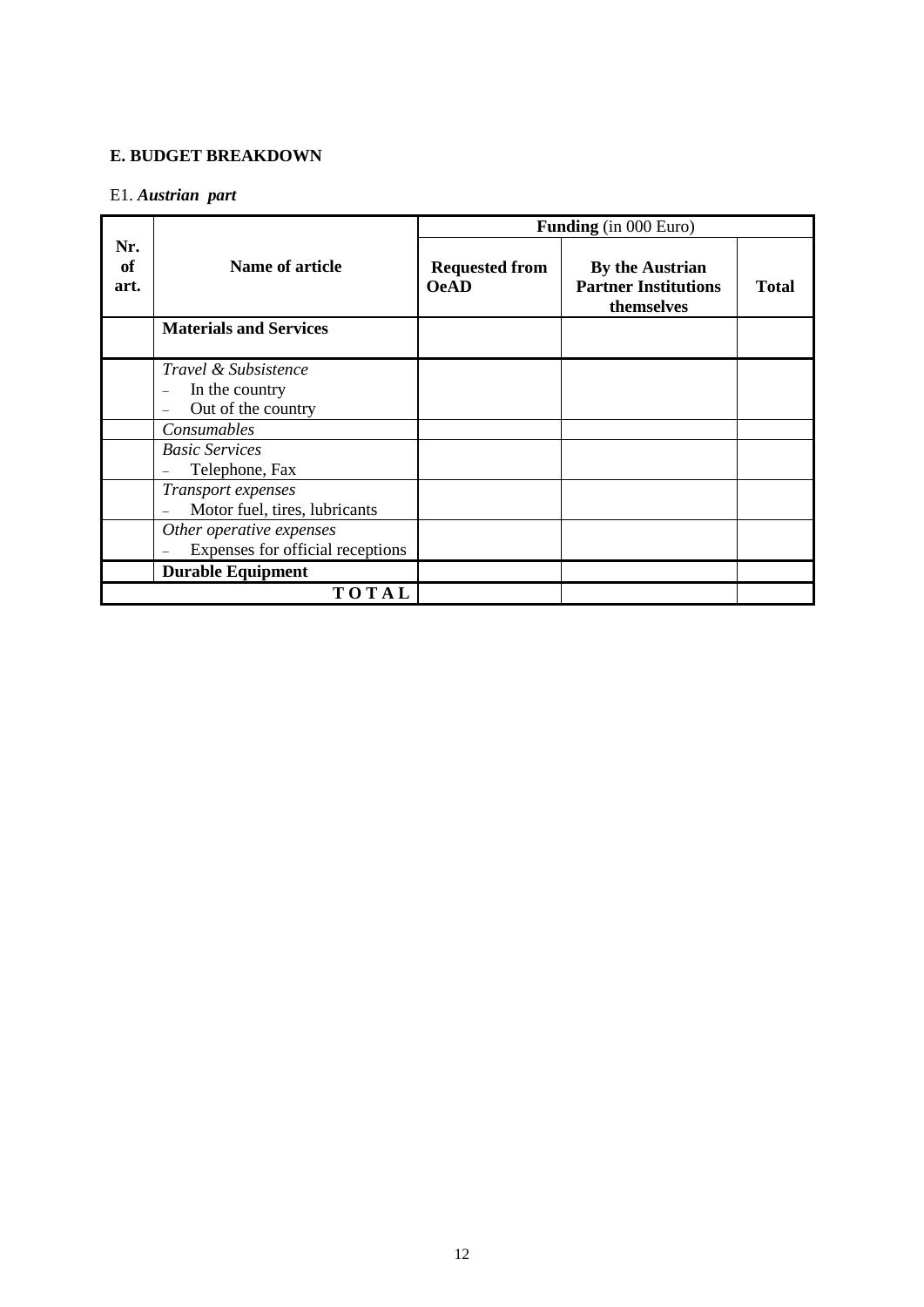# E2. *Albanian part*

|                   |                                                                         |                                      | Funding (in 000 Lekë)                                        |              |
|-------------------|-------------------------------------------------------------------------|--------------------------------------|--------------------------------------------------------------|--------------|
| Nr.<br>of<br>art. | Name of article                                                         | <b>Requested from</b><br><b>ARTI</b> | By the Albanian<br><b>Partner Institutions</b><br>themselves | <b>Total</b> |
|                   | <b>Materials and Services</b>                                           |                                      |                                                              |              |
|                   | <i>Travel &amp; Subsistence</i><br>In the country<br>Out of the country |                                      |                                                              |              |
|                   | Consumables                                                             |                                      |                                                              |              |
|                   | <b>Basic Services</b><br>Telephone, Fax                                 |                                      |                                                              |              |
|                   | Transport expenses<br>Motor fuel, tires, lubricants                     |                                      |                                                              |              |
|                   | Other operative expenses<br>Expenses for official receptions            |                                      |                                                              |              |
|                   | <b>Durable Equipment</b>                                                |                                      |                                                              |              |
|                   | TOTAL                                                                   |                                      |                                                              |              |

Date:

### **SIGNATURES**

*Austrian Project Coordinator Albanian Project Coordinator*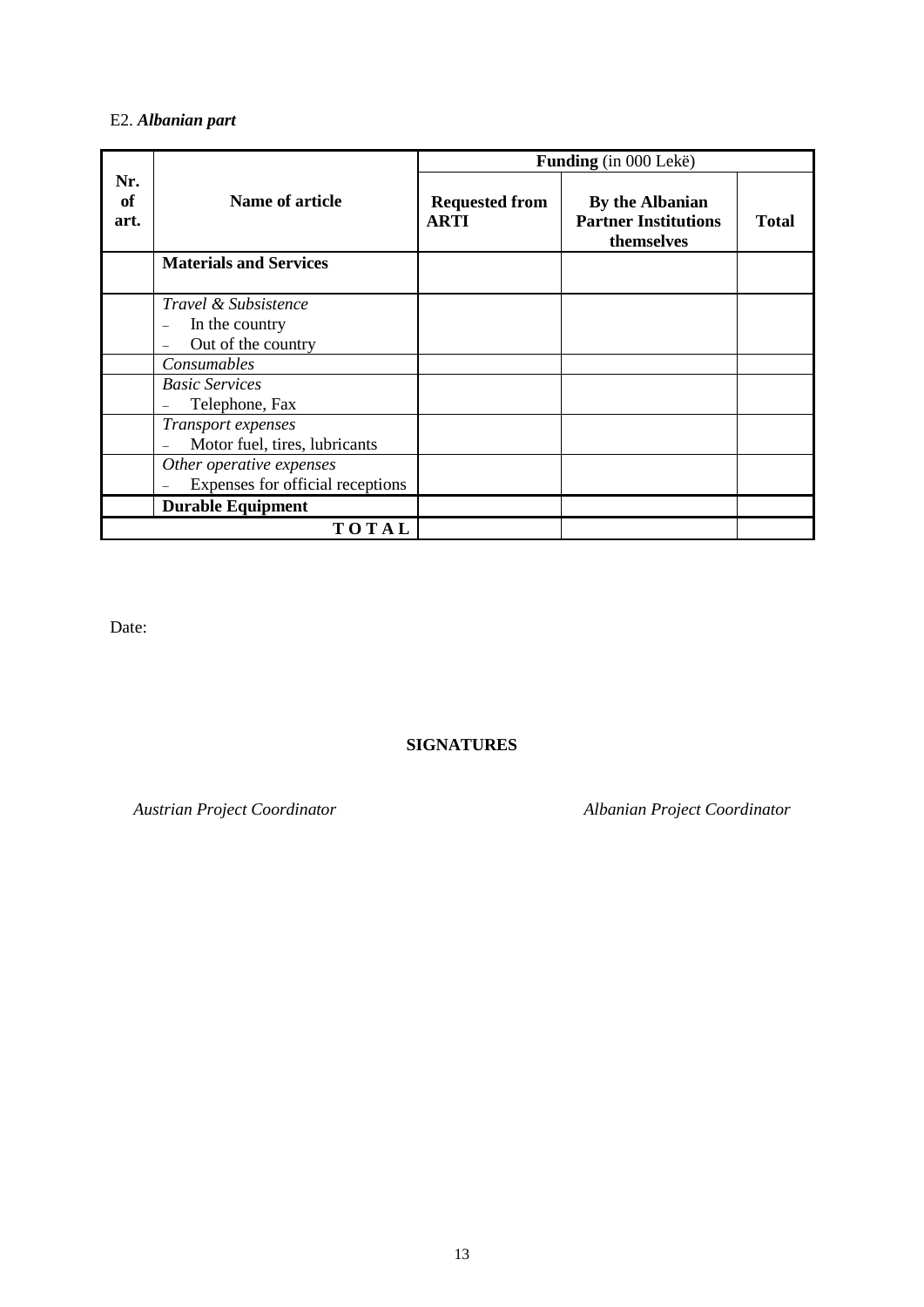### **F. APPENDIX I**

(To be completed in case a Austrian or Albanian enterprise participates in the proposal)

F1. Full legal name and type of the enterprise :

F2. Mailing address (including postal code) :

F3. Telephone : ……………………. Telefax : ………………………. E-mail : …………………........

F4. Surname and Forename of :

- Chairman of the Board:
- Chief Executive Officer :

F5. Brief account of the establishment, structure and record of the enterprise :